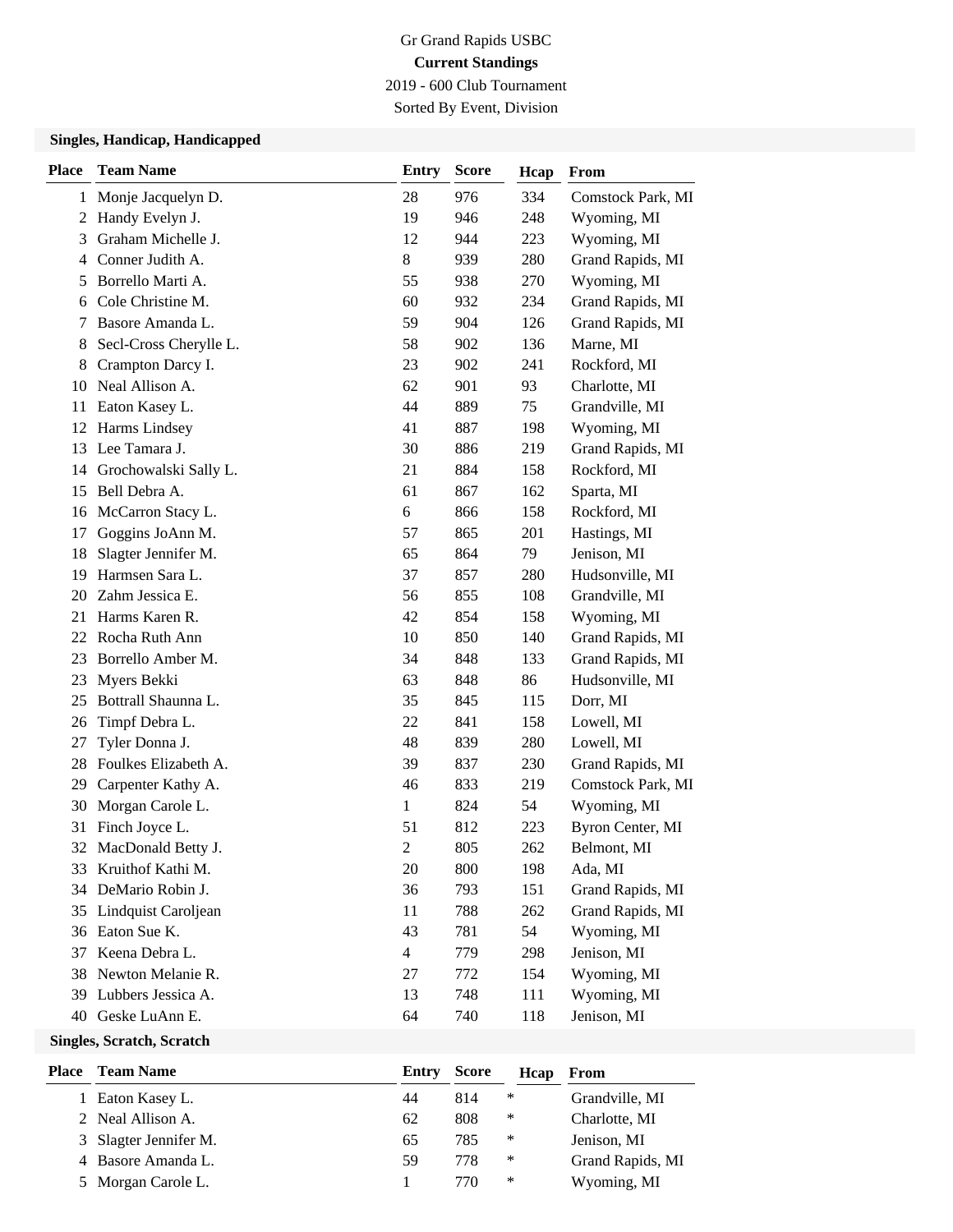# Gr Grand Rapids USBC **Current Standings** 2019 - 600 Club Tournament

Sorted By Event, Division

### **Singles, Scratch, Scratch**

| <b>Place</b> | <b>Team Name</b>       | Entry            | <b>Score</b> | Hcap   | From              |
|--------------|------------------------|------------------|--------------|--------|-------------------|
| 6            | Secl-Cross Cherylle L. | 58               | 766          | ∗      | Marne, MI         |
| 7            | Myers Bekki            | 63               | 762          | $\ast$ | Hudsonville, MI   |
| 8            | Zahm Jessica E.        | 56               | 747          | ∗      | Grandville, MI    |
| 9            | Bottrall Shaunna L.    | 35               | 730          | ∗      | Dorr, MI          |
| 10           | Eaton Sue K.           | 43               | 727          | ∗      | Wyoming, MI       |
| 11           | Grochowalski Sally L.  | 21               | 726          | ∗      | Rockford, MI      |
| 12           | Graham Michelle J.     | 12               | 721          | ∗      | Wyoming, MI       |
| 13           | Borrello Amber M.      | 34               | 715          | ∗      | Grand Rapids, MI  |
| 14           | Rocha Ruth Ann         | 10               | 710          | ∗      | Grand Rapids, MI  |
| 15           | McCarron Stacy L.      | 6                | 708          | ∗      | Rockford, MI      |
| 16           | Bell Debra A.          | 61               | 705          | ∗      | Sparta, MI        |
| 17           | Cole Christine M.      | 60               | 698          | ∗      | Grand Rapids, MI  |
| 17           | Handy Evelyn J.        | 19               | 698          | ∗      | Wyoming, MI       |
| 19           | Harms Karen R.         | 42               | 696          | ∗      | Wyoming, MI       |
| 20           | Harms Lindsey          | 41               | 689          | ∗      | Wyoming, MI       |
| 21           | Timpf Debra L.         | 22               | 683          | ∗      | Lowell, MI        |
| 22           | Borrello Marti A.      | 55               | 668          | ∗      | Wyoming, MI       |
| 23           | Lee Tamara J.          | 30               | 667          | ∗      | Grand Rapids, MI  |
| 24           | Goggins JoAnn M.       | 57               | 664          | ∗      | Hastings, MI      |
| 25           | Crampton Darcy I.      | 23               | 661          | ∗      | Rockford, MI      |
|              | 26 Conner Judith A.    | 8                | 659          | ∗      | Grand Rapids, MI  |
| 27           | Monje Jacquelyn D.     | 28               | 642          | ∗      | Comstock Park, MI |
| 27           | DeMario Robin J.       | 36               | 642          | ∗      | Grand Rapids, MI  |
| 29           | Lubbers Jessica A.     | 13               | 637          | ∗      | Wyoming, MI       |
| 30           | Geske LuAnn E.         | 64               | 622          | ∗      | Jenison, MI       |
| 31           | Newton Melanie R.      | 27               | 618          | ∗      | Wyoming, MI       |
| 32           | Carpenter Kathy A.     | 46               | 614          | ∗      | Comstock Park, MI |
| 33           | Foulkes Elizabeth A.   | 39               | 607          | ∗      | Grand Rapids, MI  |
| 34           | Kruithof Kathi M.      | 20               | 602          | ∗      | Ada, MI           |
| 35           | Finch Joyce L.         | 51               | 589          | $\ast$ | Byron Center, MI  |
| 36           | Harmsen Sara L.        | 37               | 577          | ∗      | Hudsonville, MI   |
| 37           | Tyler Donna J.         | 48               | 559          | ∗      | Lowell, MI        |
| 38           | MacDonald Betty J.     | $\boldsymbol{2}$ | 543          | $\ast$ | Belmont, MI       |
| 39           | Lindquist Caroljean    | 11               | 526          | $\ast$ | Grand Rapids, MI  |
| 40           | Keena Debra L.         | 4                | 481          | *      | Jenison, MI       |

### **Optional Actual, Scratch, Scratch**

| Place | <b>Team Name</b>         | Entry | <b>Score</b> | Hcap | From             |
|-------|--------------------------|-------|--------------|------|------------------|
| 1     | Eaton Kasey L.           | 44    | 814          |      | Grandville, MI   |
| 2     | Neal Allison A.          | 62    | 808          |      | Charlotte, MI    |
| 3.    | Slagter Jennifer M.      | 65    | 785          |      | Jenison, MI      |
|       | 4 Basore Amanda L.       | 59    | 778          |      | Grand Rapids, MI |
|       | 5 Morgan Carole L.       |       | 770          |      | Wyoming, MI      |
|       | 6 Secl-Cross Cherylle L. | 58    | 766          |      | Marne, MI        |
|       | Myers Bekki              | 63    | 762          |      | Hudsonville, MI  |
| 8.    | Zahm Jessica E.          | 56    | 747          | *    | Grandville, MI   |
| 9     | Bottrall Shaunna L.      | 35    | 730          |      | Dorr, MI         |
| 10    | Eaton Sue K.             | 43    | 727          |      | Wyoming, MI      |
|       |                          |       |              |      |                  |